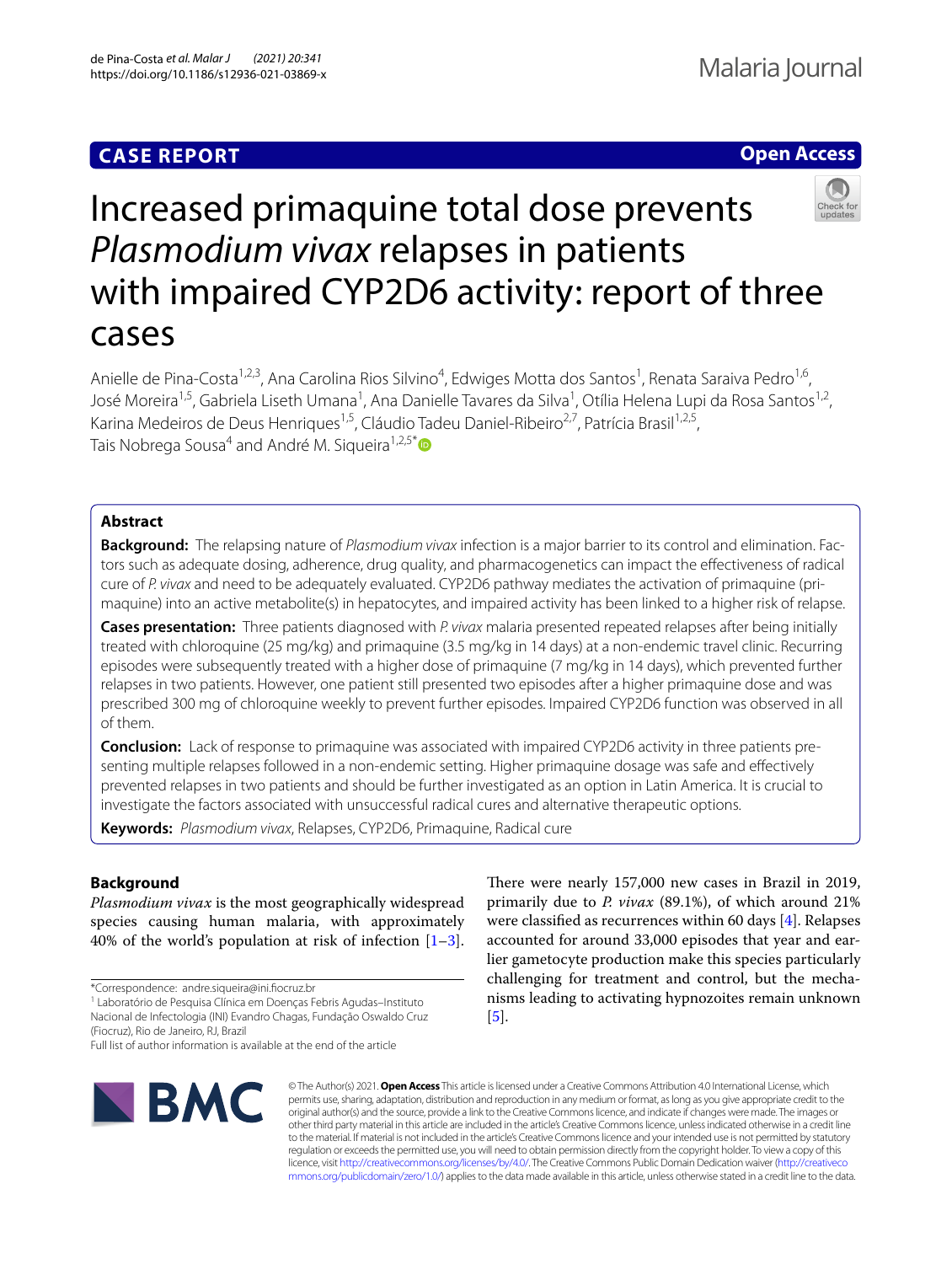The radical cure of vivax malaria requires anti-malarial drugs that target both blood and liver stages. Primaquine is the most available drug to eliminate hypnozoites [\[6](#page-4-4), [7](#page-4-4)]. Primaquine's clinical efectiveness is limited by the toxicity and potential haemolytic adverse events in patients with glucose-6 phosphate deficiency (G6PDd); that is why the drug is contraindicated during pregnancy and for infants less than six months.

There is no definitive method to differentiate recurrences of *P. vivax* as recrudescence (especially with increasing evidence of resistance to chloroquine [\[8\]](#page-4-5)), relapses, and reinfection in areas with active transmission. The possibility of following patients in non-endemic areas provides an advantage where at least reinfection could be excluded. Recent studies in Brazil showed that recurrences rates range from 29.4 to 39.6% in Amazon and non-Amazon areas  $[9-11]$  $[9-11]$  $[9-11]$ , despite primaquine's routine prescription. It was recently described that the cytochrome P450 2D6 (CYP2D6) pathway mediates the activation of primaquine into active phenolic metabolite(s) in hepatocytes [[12,](#page-4-8) [13\]](#page-4-8) and some genetic polymorphisms implied in reduced primaquine metabolism have been associated with a higher risk of relapse [[14–](#page-4-9)[17](#page-5-0)]. Individuals with specifc CYP2D6 polymorphic alleles fail to metabolize primaquine and may experience treatment failure, leading to false primaquine efficacy and tolerance assumptions.

CYP2D6 gene is highly polymorphic with over 150 alleles categorized in no, decreased, normal, and increased function alleles based on enzyme activity [\[18](#page-5-1)]. The CYP2D6 allele combinations give rise to different predicted metabolizer phenotypes: poor (gPM), intermediate (gIM), normal (gNM), and ultrarapid (gUM) metabolizers  $[18]$  $[18]$ . Therefore, vivax malaria patients with the defective CYP2D6 function would be at increased risk for therapeutic failure (relapses) regardless of proper treatment regimens with primaquine [[14,](#page-4-9) [19,](#page-5-2) [20](#page-5-3)]. To identify patients at a higher risk for recurrences and their CYP2D6 metabolizer status, we describe three cases of multiple vivax malaria relapses in individuals with impaired CYP2D6 metabolic activity followed up at a non-endemic area in Brazil. The individual responses to diferent drug schemes varied related to CYP2D6 metabolic status and showed to be complex.

# **Site and standard procedures**

The Instituto Nacional de Infectologia Evandro Chagas (INI/Fiocruz) is a reference center for diagnosing and treating infectious diseases at Fundação Oswaldo Cruz, in Rio de Janeiro, Brazil. Patients with suspicion of malaria are evaluated by infectious disease physicians and follow the national malaria treatment guidelines. The guidelines state that vivax malaria should be treated with chloroquine (chloroquine) (25 mg/kg during three days) and primaquine (3.5 mg/kg during seven or 14 days). Blood slides were collected by experienced microscopists and malaria species confrmed by polymerase chain reaction (PCR) [[21,](#page-5-4) [22\]](#page-5-4). Patients were followed until parasitological clearance and routinely at days 3, 7, 14, 21, 28, 40, and 60 post-treatment and at any time in case of recurring fever. All patients were tested for G6PDd. primaquine was adjusted for body weight (bw) when necessary. None of the patients returned to the endemic area.

## *CYP2D6* **genotyping**

Genotyping of one tri-nucleotide deletion (2615-2617delAAG [rs5030656]), eight single-nucleotide polymorphisms (SNPs) (− 1584C>G [rs1080985],<br>100C>T [rs1065852], 1023C>T [rs28371706],  $[rs28371706]$ , 1846G>A [rs3892097], 2850C>T [rs16947], 2988G>A [rs28371725], 3183G>A [rs59421388], 4180G>C [rs1135840]) and *CYP2D6* copy number analysis were performed by real-time PCR, according to protocols previously described [\[19,](#page-5-2) [23\]](#page-5-2). CYP2D6 haplotypes were inferred from genotypes using the software PHASE v.2.1 [[24,](#page-5-5) [25](#page-5-5)] and phenotypes were predicted based on activity score (AS) model [[18\]](#page-5-1). Patients were categorized into fve predicted phenotype classes: poor metabolizer ( $gPM$ ; AS score=0), intermediate metabolizer ( $gIM$ ; AS score=0.5), normal-slow metabolizer (gNM-S; AS score=1), normal-fast metabolizer (gNM-F; AS score 1.5–2.0), and ultrarapid metabolizer (gUM; AS score>2).

Ethical approval was obtained from the INI/Fiocruz ethical review board (number 0020.0.009.000–07), and all participants provided informed written consent.

### **Cases description**

Herein, three cases of multiple *P*. *vivax* malaria recurrences are reported. All patients remained in the nontransmission area throughout the follow-up. Due to the lack of tools for diferentiating relapses from recrudescence, criteria of classifying recurrences as either recrudescence or relapses were applied as following: recrudescence if happening less than 28 days post-treatment and relapses if occurring after this period. There was no risk of reinfection in the cases.

## *Case 1*

Male, 32 years old (yo), 78,5 kg of bw, resided in São Gabriel da Cachoeira (Amazon state) for two years (until 18th Dec 2015), where he had a diagnosis of vivax malaria on 1st Nov 2015 being treated with chloroquine and primaquine for seven days (Fig. [1\)](#page-2-0). On 25th Jan 2016, 38 days after moving to Rio de Janeiro city (and 85 days after the initial diagnosis), he sought care at INI/Fiocruz and was diagnosed with *P. vivax*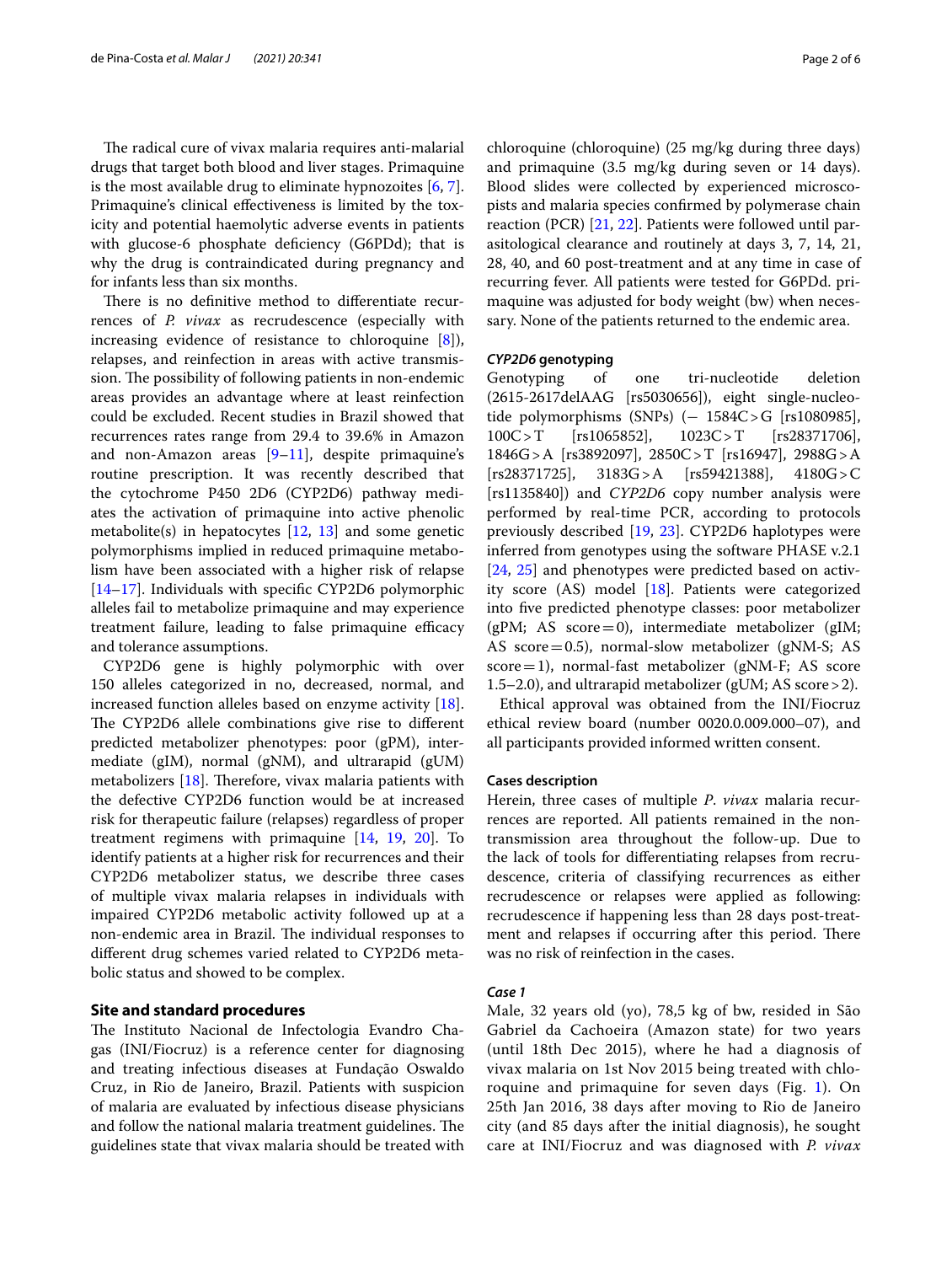

<span id="page-2-1"></span><span id="page-2-0"></span>**Table 1** Summary of CYP2D6 phenotype and enzymatic activity (activity score)

|        |       |       |     | Patient Allele 1 Allele 2 Activity score CYP2D6 phenotype |
|--------|-------|-------|-----|-----------------------------------------------------------|
| Case 1 | *Q    | *4    | 05  | Intermediate metabolizer<br>(dIM)                         |
| Case 2 | *4    | *4    |     | Poor metabolizer (qPM)                                    |
| Case 3 | $*41$ | $*41$ | 1 ∩ | Normal-slow (gNM-S)                                       |

\*CYP2D6 allele nomenclature according to PharmVar ([https://www.pharmvar.](https://www.pharmvar.org/gene/cyp2d6) [org/gene/cyp2d6\)](https://www.pharmvar.org/gene/cyp2d6)

infection (18,320 parasites/ $\text{mm}^3$ ). G6PD activity was tested normal. He was treated with chloroquine and primaquine (total dose of primaquine: 3.44 mg base/ kg given during nine days). On 16th Apr 2016 (81-days interval), he presented another malaria episode diagnosed as *P. vivax* (6,000 parasites/mm<sup>3</sup>). He was then treated with chloroquine and higher-dose primaquine (total dose of primaquine: 7.03 mg base/kg bw given in 22 days). CYP2D6 genotype was performed and classifed as intermediate metabolizer (Table [1\)](#page-2-1). He was followed up for more than one year and has not presented new episodes.

# *Case 2*

Female, 32 yo, 62.3 kg of bw, resided in São Gabriel da Cachoeira (Amazon state) until 14th Nov 2015, where she was diagnosed and treated for vivax malaria on 1st Oct 2015 (Fig. [1\)](#page-2-0). In Rio de Janeiro, she was diagnosed with *P. vivax* on 18th Feb 2016 (12,480 parasites/ $\text{mm}^3$ ) and was treated with chloroquine and primaquine (total dose of primaquine: 3.37 mg base/kg bw given in seven days). G6PD activity was tested normal. On 5th Apr 2016, she presented to INI/Fiocruz with a vivax relapse (46 days interval). She received chloroquine and primaquine (total dose of primaquine: 7.02 mg base/ kg bw given in seven days), and she remained without further episodes

(updated 20th Jun 2017). CYP2D6 phenotype was classifed as a poor metabolizer (Table [1](#page-2-1)).

## *Case 3*

Male, 56 yo, 82 kg of bw, resided in Machadinho do Oeste (Rondônia state) for two months until 4th Aug 2016, where he received treatment for vivax malaria on 1st Jul 2016 (Fig. [1\)](#page-2-0). After returning to Rio de Janeiro, he presented four episodes of malaria, with roughly similar intervals. For these episodes, the respective treatments were administered: chloroquine+primaquine (total dose: 3.21  $mg/kg$ ); chloroquine + primaquine (total dose: 3.21  $mg/kg$ ); chloroquine + primaquine (total dose: 7  $mg/kg$ ); Artemether-Lumefantrine  $(AL) + pri$ maquine (total dose: 7 mg/kg)—AL was administered due to chloroquine-induced pruritus. CYP2D6 genotype was classifed as a normal-slow metabolizer (Table [1\)](#page-2-1). On 8th May 2017, after discussion with the patient, a decision to perform chloroquine prophylaxis (300 mg per week for eight weeks) was taken. After treatment with  $AL +$  primaguine and chloroquine prophylaxis, the patient was followed for more than one year and did not presented malaria recurrence.

# **Discussion and conclusions**

This study reports three individuals who presented a varied number of *P. vivax* relapses for which an impaired CYP2D6 activity was observed, suggesting that those abnormalities are implicated in the risk of *P. vivax* malaria recurrence after treatment with chloroquine/primaquine. The data reported here corroborate with a growing body of evidence that supports host genetics as an etiology of *P. vivax* relapse in individuals with primaquine failure. Whether routine screening of CYP2D6 alleles in patients who experience vivax malaria relapse in endemic settings is feasible and costefective is a matter that should be investigated. Next,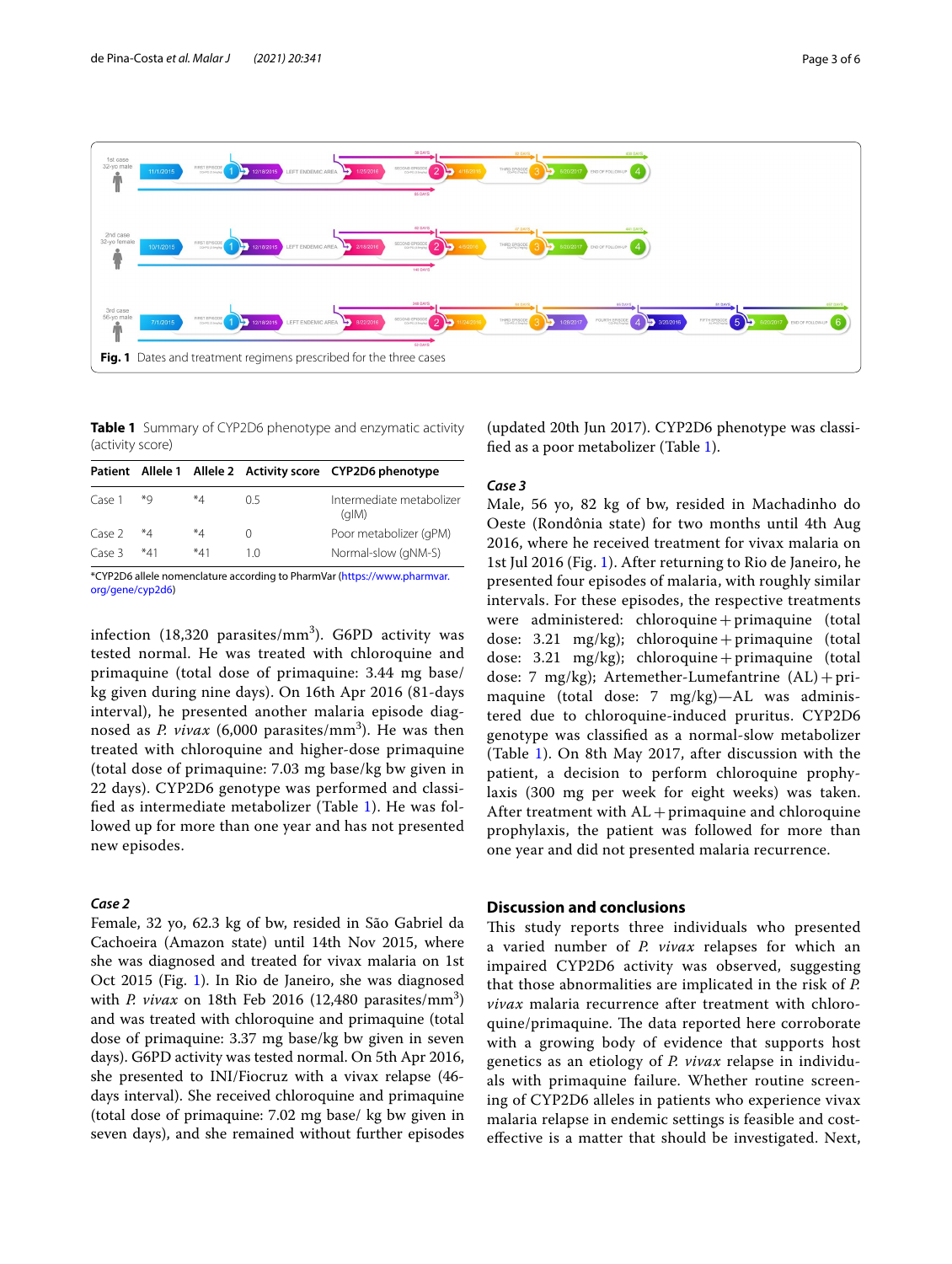more robust evidence is needed to identify the alternative treatment regimens in CYP2D6 impaired patients.

*Plasmodium vivax* is the most geographically widespread species causing human malaria, representing a challenge for control and elimination eforts mainly due to its complex biology  $[26]$  $[26]$ . The origin of a recurring parasitaemia following a primary infection by *P. vivax* can be a result of (i) recrudescence due to resistance to the blood schizonticidal drug – usually chloroquine; (ii) relapse from activated hypnozoites – which is a particularity of *P. vivax* and *Plasmodium ovale* amongst human malaria; or (iii) reinfection in areas where active transmission exist [[7\]](#page-4-10). Relapses can be responsible for up to 80% of the malaria burden in given settings [[27\]](#page-5-7), suggesting that its relative contribution increases in declining transmission intensity  $[9]$  $[9]$  $[9]$ . The factors that trigger the hypnozoite activation are not completely understood and, strain-specifc patterns, environmental factors, and host characteristics have been implicated as potential contributors. For the last six decades, primaquine, an 8-aminoquinoline derivative, has been the only drug with anti-relapse activity available. Its use was restricted due to the hemolytic potential in individuals with G6PDd  $[28]$  $[28]$  $[28]$ . Although the exact mechanism through which primaquine exerts its anti-relapse activity is unknown, recent fndings that impaired CYP2D6 activity is associated with a higher risk of relapses point out the role of active metabolites produced by CYP2D6 against the parasite [[14,](#page-4-9) [19\]](#page-4-9).

There are no molecular methods to reliably distinguish amongst the causes of recurrence for *P. vivax* as there are for *P. falciparum.* Standardized molecular methods allow diferentiation between recrudescence and reinfection [[29\]](#page-5-9). All the relapses described in the three individuals occurred in a non-endemic area, and all subjects did not travel to any *P. vivax* endemic region after the initial episodes, thereby reducing the possibility that confounding variables were responsible for the observed relapse infection. Recrudescence due to erythrocytic parasites was not probable since the parasitaemia decreased in the blood, and therapeutic failure in the presence of the drug was not reported. The minimum interval between episodes was 52 days (median=91, maximum=136), which supports the classifcation of these recurrences as relapses since recrudescence due to erythrocytic stage parasites usually occur within 28 days after treatment with chloroquine [\[28](#page-5-8)].

Patients were oriented about the importance of treatment and reporting adverse events during the follow-up period, and returning to the clinic in case of symptoms. None of them returned to an endemic area and presented new symptoms after the therapeutic malaria period. The three subjects were tested negative for G6PDd, and the woman was not pregnant or breastfeeding. The results reported here corroborate partially with the study of Fernando et al. [\[30](#page-5-10)], indicating the use of higher total doses of primaquine to prevent relapses. Drug weight-adjusted during the treatment is essential, and all patients were treated with a high dose of primaquine. Two of them did not present relapses anymore. However, for one of the cases (case #3), a decision to institute weekly chloroquine prophylaxis was taken because relapses occurred even with primaquine in high doses. Of importance, none of the subjects had comorbidities or were using any nonantimalarial medication. Therefore, it is unlikely that host factors such as drug-drug and drug-CYP2D6 interactions infuenced the pharmacokinetics and metabolism of primaquine by CYP2D6.

This study has some limitations. First, individual CYP2D6 phenotype was inferred from genotyping data, according to activity scores of CYP2D6 diplotypes, and there is evidence for a considerable range of variation in CYP2D6 function within genotype-inferred phenotype categories [\[31](#page-5-11)]. Second, although actual primaquine resistance could not be rule out, considering the early parasitological cure observed after the combined chloroquine/primaquine treatment, the most likely explanation is that the cause of the successive recurrences was due to primaquine failure and not primaquine resistance. Third, primaquine administration was not supervised, and the possibility of non-adherence may not be excluded. Nevertheless, all the patients reinforced that the total dosage of primaquine has been completed in all episodes, and all attended the follow-up appointments.

This case series, along with previous studies, points out that CYP2D6 is a possible important determinant of the efficacy of primaquine against relapse. A relevant issue for clinical management and, consequently, control and elimination is achieving a better radical cure and classifying and treating recurring episodes. Tafenoquine (TQ) has been licensed for malaria anti-relapse therapy and chemoprophylaxis by the U.S. Food and Drug Administration  $[32]$  $[32]$  $[32]$ . The significant advantage of TQ over primaquine is its long half-live of approximately 15 days allowing TQ to be administered in a single dose [\[33](#page-5-13)]. Although TQ is as haemolytic as primaquine  $[34]$  $[34]$ , it is not clear how CYP2D6 polymorphisms impact drug efficacy for the radical cure of *P. vivax* malaria [\[35](#page-5-15)]. Evidence points to a more signifcant efect of CYP2D6 variants on primaquine metabolism; however, further investigations are required to determine the infuence of poor metabolizers on TQ efficacy  $[36, 37]$  $[36, 37]$  $[36, 37]$  $[36, 37]$  $[36, 37]$ . Considering the burden of relapses and its public health implications for the elimination of vivax malaria in Latin America, a 1-year cohort, multicentre, therapeutic efficacy study of chloroquine and primaquine in distinct malaria transmission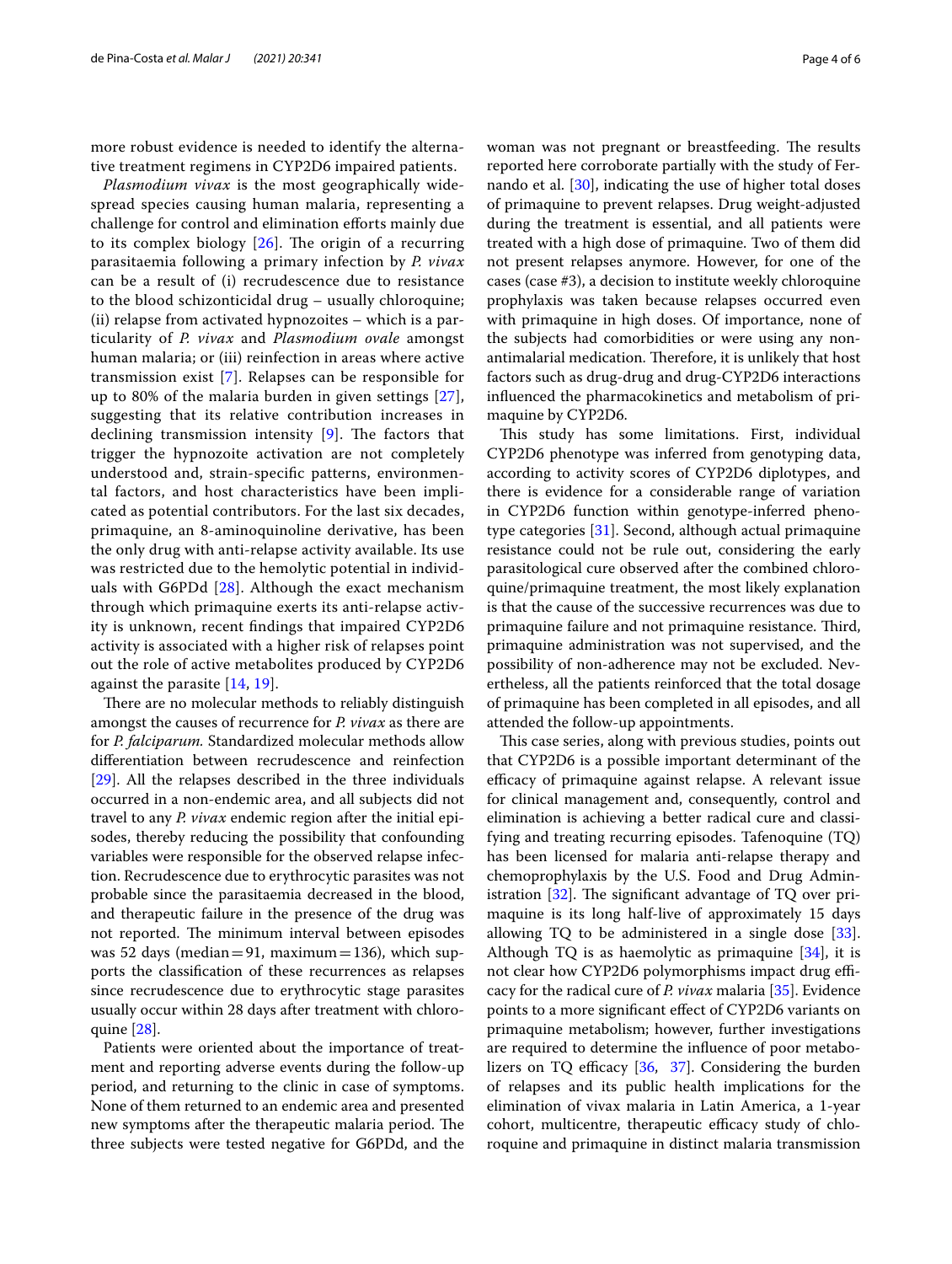intensity locations in Brazil is being conducted to estimate the frequency, timing, and associated risk factors for the developing of recurrences (ABRACAMAL project, Gates's foundation grant INV-003970). Thus, we aim to provide a comprehensive framework for an estimate the radical curative failure rate and thereby contribute to an improved understanding of the biology, epidemiology, and treatment of *P. vivax* malaria that may lead to more efective management policies.

#### **Abbreviations**

AL: Artemether-lumefantrine; AS: Activity score; bw: Body weight; chloroquine: Chloroquine; CYP2D6: Cytochrome P450 2D6; Fiocruz: Fundação Oswaldo Cruz; G6PDd: Glucose-6 phosphate defciency; gIM: Intermediate metabolizer; gNM: Normal metabolizer; gPM: Poor metabolizer; gUM: Ultrarapid metabolizer; INI: Instituto Nacional de Infectologia Evandro Chagas; PCR: Polymerase chain reaction; primaquine: Primaquine; SNPs: Single-nucleotide polymorphisms; yo: Years-old.

#### **Acknowledgements**

The authors acknowledge the staff of the Instituto Nacional de Infectologia Evandro Chagas at Fiocruz for the assistance and care provided to the participants.

#### **Authors' contributions**

The authors confrm contribution to the paper as follows: study conception and design: APC, CTDR, PB, TNS, and AMS; data collection: APC, ACRS, EMS, RSP, JM, GLU, ADTS, OHLRS, KMDH, and AMS; analysis and interpretation of results: APC, ACRS, EMS, CTDR; draft manuscript preparation: APC, RSP, JM, CTDR, PB, TNS, and AMS. All authors reviewed the results and approved the fnal version of the manuscript.

#### **Funding**

This study received funding from the Bill & Melinda Gates Foundation and the Brazilian Ministry of Health in funding this study (INV-003970). This work was supported by Fundação de Amparo à Pesquisa do Estado de Minas Gerais (FAPEMIG; Aprimaquine-00952-16). The authors thank the Program for Technological Development in Tools for Health-PDTIS-Fiocruz for the use of the Real-Time PCR (RPT09D) facility. ACRS thanks the Coordenação de Aperfeiçoamento de Pessoal de Nível Superior—Brasil (CAPES)—for scholarship support (Finance Code 001). CTDR is a recipient of a *Cientista do Nosso Estado* and AMS recipient of a *Jovem Cientista do Nosso Estado* fellowships from FAPERJ, and CTDR and TNS are recipients of CNPrimaquine Research Productivity Fellowship. The *Laboratório de Pesquisa em Malária (LPM, IOC, Fiocruz*) is a National Institute of Science & Technology (*INCT*) Associated Laboratory and an Associated Laboratory of the Neuroinfammation Network (*Faperj*).

#### **Availability of data and materials**

All the study data are available under request.

#### **Declarations**

#### **Ethical approval**

This study was approved by the Intistutional Review Board of the Instituto Nacional de Infectologia Evandro Chagas under the following approval number CAAE: 88556518.6.0000.5262.

#### **Consent for publication**

Not applicable.

#### **Competing interests**

The authors declare that they have no competing interests related to this study.

#### **Author details**

1 Laboratório de Pesquisa Clínica em Doenças Febris Agudas–Instituto Nacional de Infectologia (INI) Evandro Chagas, Fundação Oswaldo Cruz (Fiocruz), Rio de Janeiro, RJ, Brazil. <sup>2</sup> Centro de Pesquisa Diagnóstico e Treinamento em Malária-Fiocruz, Rio de Janeiro, Brazil.<sup>3</sup> Centro Universitário Serra Dos Órgãos (UNIFESO), Teresópolis, RJ, Brazil. <sup>4</sup> Centro de Pesquisa Rene Rachou-Fiocruz, Belo Horizonte, Brazil. <sup>5</sup> Programa de Pós-Graduação Em Pesquisa Clínica, INI Evandro Chagas, Fiocruz, Rio de Janeiro, Brazil. <sup>6</sup>Assessoria Clínica–Instituto em Tecnologia em Imunobiológicos–Fiocruz, Rio de Janeiro, Brazil. 7 Laboratório de Pesquisa Em Malária, Instituto Oswaldo Cruz, Fiocruz, Rio de Janeiro, RJ, Brazil.

Received: 11 February 2021 Accepted: 28 July 2021

#### **References**

- <span id="page-4-0"></span>1. Price RN, Tjitra E, Guerra CA, Yeung S, White NJ, Anstey NM. Vivax malaria. Am J Trop Med Hyg. 2007;77(6 Suppl):79–87.
- 2. Gething PW, Elyazar IRF, Moyes CL, Smith DL, Battle KE, Guerra CA, et al. A long neglected world malaria map: *Plasmodium vivax* endemicity in 2010. PLoS Negl Trop Dis. 2012;6:e1814.
- <span id="page-4-1"></span>3. Howes RE, Battle KE, Mendis KN, Smith DL, Cibulskis RE, Baird JK, et al. Global epidemiology of *Plasmodium vivax*. Am J Trop Med Hyg. 2016;95(6 Suppl):15–34.
- <span id="page-4-2"></span>4. Brazilian Ministry of Health. Sistema de informação de agravos de notifcação - Sinan Net 2009. [Internet]. 2017 [cited 2017 Oct 13]. Available from: <http://portalsinan.saude.gov.br/>
- <span id="page-4-3"></span>5. Hulden L, Hulden L. Activation of the hypnozoite: a part of *Plasmodium vivax* life cycle and survival. Malar J. 2011;10:90.
- <span id="page-4-4"></span>6. Galappaththy GN, Tharyan P, Kirubakaran R. Primaquine for preventing relapse in people with *Plasmodium vivax* malaria treated with chloroquine. Cochrane Database Syst Rev. 2013;2013:CD004389.
- <span id="page-4-10"></span>7. Maneerattanasak S, Gosi P, Krudsood S, Chimma P, Tongshoob J, Mahakunkijcharoen Y, et al. Molecular and immunological analyses of confrmed *Plasmodium vivax* relapse episodes. Malar J. 2017;16:228.
- <span id="page-4-5"></span>8. Commons RJ, Simpson JA, Thriemer K, Humphreys GS, Abreha T, Alemu SG, et al. The efect of chloroquine dose and primaquine on *Plasmodium*  vivax recurrence: a WorldWide Antimalarial Resistance Network systematic review and individual patient pooled meta-analysis. Lancet Infect Dis. 2018;18:1025–34.
- <span id="page-4-6"></span>9. Vitor-Silva S, Siqueira AM, de Souza SV, Guinovart C, Reyes-Lecca RC, de Melo GC, et al. Declining malaria transmission in rural Amazon: changing epidemiology and challenges to achieve elimination. Malar J. 2016;15:266.
- 10. Pedro RS, Guaraldo L, Campos DP, Costa AP, Daniel-Ribeiro CT, Brasil P. *Plasmodium vivax* malaria relapses at a travel medicine centre in Rio de Janeiro, a non-endemic area in Brazil. Malar J. 2012;11:245.
- <span id="page-4-7"></span>11. Katsuragawa TH, Gil LHS, Tada MS, Costa JDN. The dynamics of transmission and spatial distribution of malaria in riverside areas of Porto Velho, Rondônia, in the Amazon Region of Brazil. PLoS ONE. 2010;5:e9245.
- <span id="page-4-8"></span>12. Potter BMJ, Xie LH, Vuong C, Zhang J, Zhang P, Duan D, et al. Diferential CYP2D6 metabolism alters primaquine pharmacokinetics. Antimicrob Agents Chemother. 2015;59:2380–7.
- 13. Pybus BS, Sousa JC, Jin X, Ferguson JA, Christian RE, Barnhart R, et al. CYP450 phenotyping and accurate mass identification of metabolites of the 8-aminoquinoline, anti-malarial drug primaquine. Malar J. 2012;11:259.
- <span id="page-4-9"></span>14. Bennett JW, Pybus BS, Yadava A, Tosh D, Sousa JC, McCarthy WF, et al. Primaquine failure and cytochrome P-450 2D6 in *Plasmodium vivax* malaria. N Engl J Med. 2013;369:1381–2.
- 15. Baird JK, Louisa M, Noviyanti R, Ekawati R, Elyazar I, Subekti D, et al. Association of impaired cytochrome P450 2D6 activity genotype and phenotype with thereapeutic efficacy of primaquine treatment for latent *Plasmodium vivax* malaria. JAMA Netw Open. 2018;1:e181449.
- 16. Brasil LW, Rodrigues-Soares F, Santoro AB, AlmeidaACG, Kühn A, Ramasawmy R, et al. CYP2D6 activity and the risk of recurrence of *Plasmodium vivax* malaria in the Brazilian Amazon: a prospective cohort study. Malar J. 2018; 17:57.